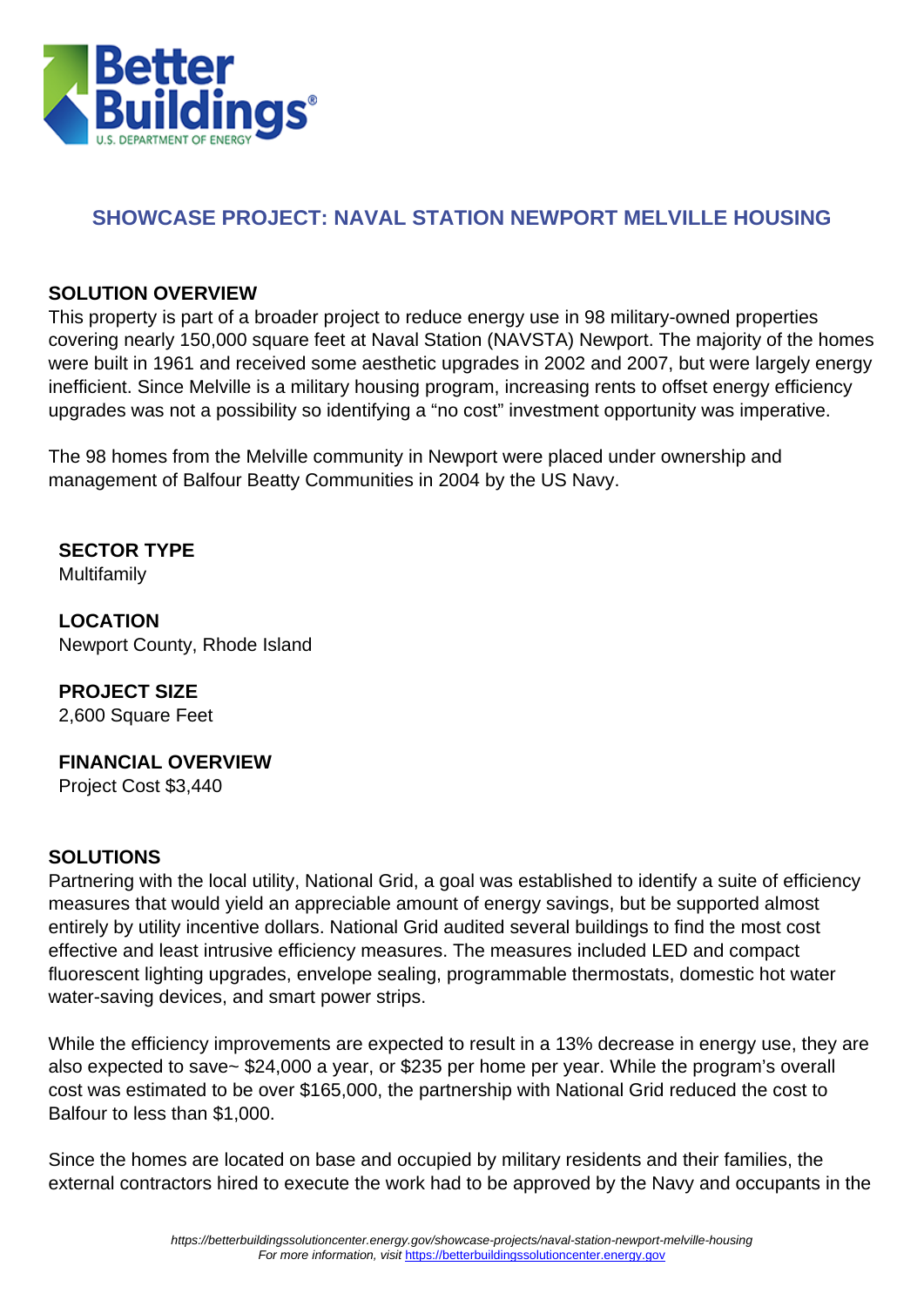homes notified in advance. The project upgrades were carried out over a 4 month period of time in mid-2013 with minimal disruptions to the daily lives of the residents of the community.

#### **OTHER BENEFITS**

At the Melville properties a combustion safety test was also provided for gas-fired space-heating and domestic hot water devices on all homes. Additionally, Balfour Beatty Communities now regularly checks with the local utility providers across their entire portfolio of holdings to ensure that all available rebates are explored and reviewed.